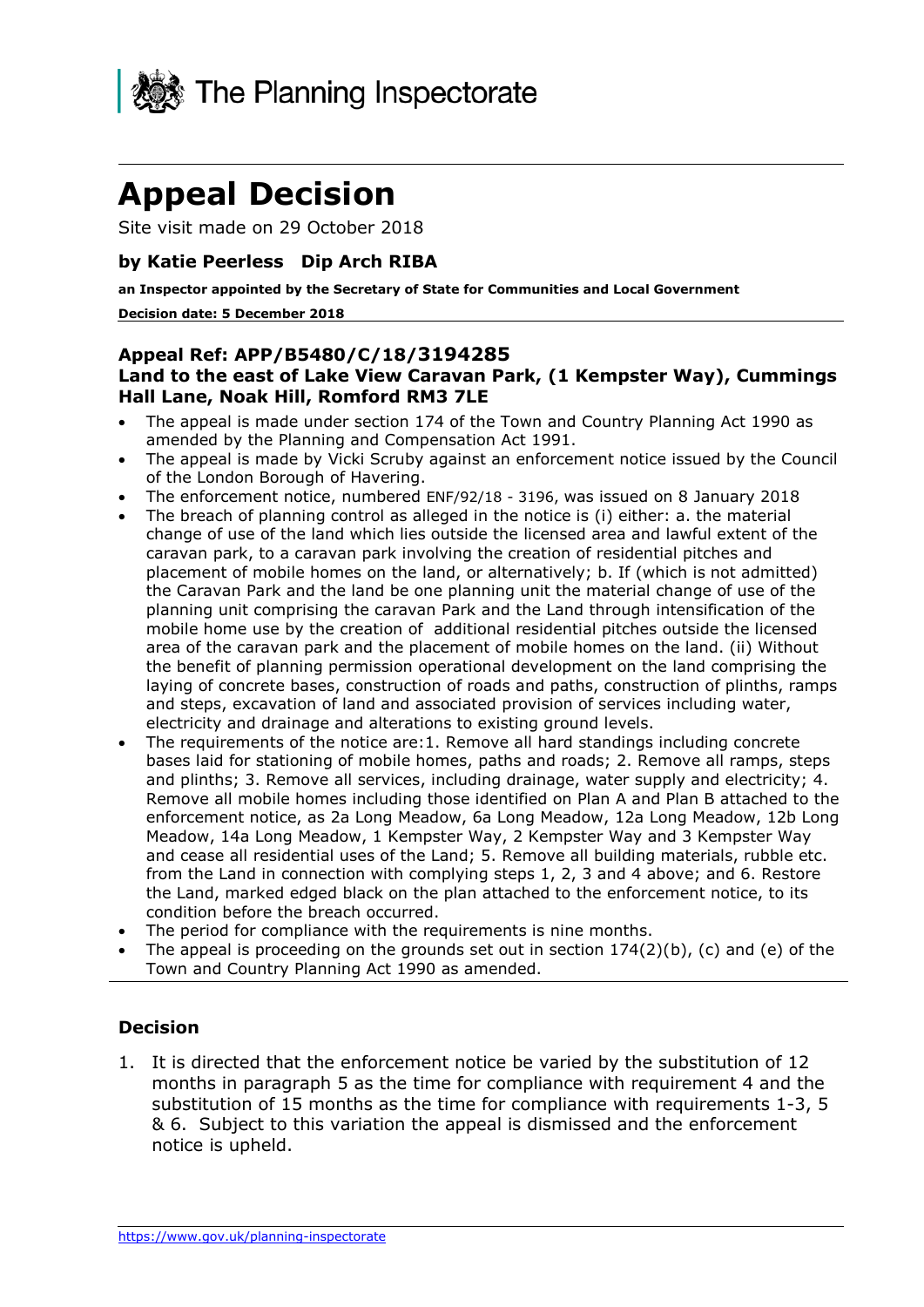# **Main Issues**

2. I consider the main issues in this case are:

 On ground (b): whether the alleged change of use has occurred as a matter of fact and if it has;

 On ground (c): whether the development enforced against is authorised through falling within the planning unit that contains the established caravan park and, if it is, whether the addition of the development enforced against would bring about a material change of use.

 On ground (e): whether the notice has been properly served on everyone with an interest in the land.

# **Site and surroundings**

- 3. The appeal site is a parcel of land within the Green Belt and lies immediately adjacent to an established caravan park which contains 'park home' type units for permanent residential occupation and a car park. The caravan park is approached via Cummings Hall Lane, a track leading from Noak Hill Road and there is a public footpath (part of the London Loop) running from Cummings Hall Lane close to the corner of the appeal site, along its eastern boundary.
- caravan park and is in the same ownership. The site owners state that this has been the case since at least 2002. 4. The appeal site is enclosed within the boundary fence that surrounds the wider
- 5. 20 Concrete bases have been laid on the land and the construction of an access road has begun. This was halted when the Council served a stop notice to prevent further work. At the time of my site visit there were 8 bases with park homes stationed on them of which 5 were apparently occupied.

# **Reasons**

# *Ground (b)*

 place as a matter of fact. It is clear that caravans have been sited on the land identified in the enforcement notice and that hard standings and the base of an access road have been laid. Whether or not this amounts to development requiring planning permission will be considered under the appeal on ground (c). However, the development has taken place and the appeal on ground (b) 6. An appeal on ground (b) claims that the development concerned has not taken therefore fails.

# *Ground (c)*

 7. The appellant has not addressed the Council's reasons for issuing the notice in her representations but these have been fully discussed in appeal ref: APP/B5480/C/18/3196202, which has been brought by the owners of the site. In that Decision, which considers whether the site has a lawful use as a the use of the land as a residential caravan park and it appears never to have had a site license for this use. I have found the appeal site was physically and the additional caravans and the related operational development. It is in a separate planning unit that requires planning permission to authorise the material change of use to a caravan park. caravan site, I have found that that there is no specific planning permission for functionally separate from the licensed caravan park prior to the installation of